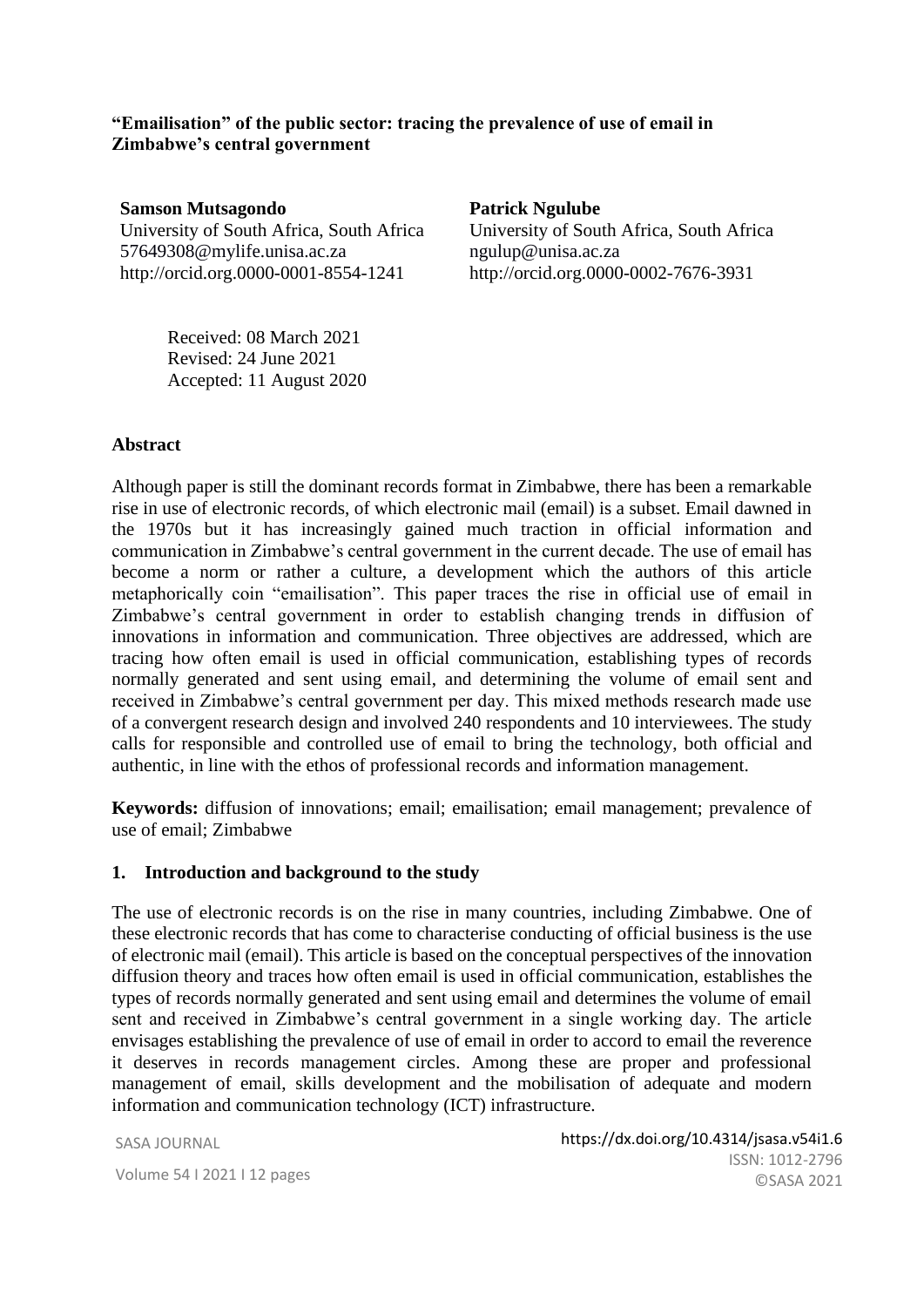Records in Zimbabwe have been conventionally generated, used and managed in paper format (Bhebhe 2015:108; Matangira 2016:31). Nonetheless, since the adoption of electronic government (e-government) in 2011, Zimbabwe has experienced a steady rise in the use of electronic records (Mutsagondo 2017:23; Sigauke, Nengomasha & Chabikwa 2016:21). The e-government programme made it possible for the Government of Zimbabwe to improve its ICT infrastructural base; registering more and more internet service providers; increasing the country's incoming bandwidth; establishing the Ministry of Information, Communication Technology and Cyber Security; and promulgating two ICT policies. These developments made it possible for the flourishing of electronic records, including email, which happens to be one of the most common types of electronic records.

Zimbabwe's public service is divided into three clusters. These are central government, local authorities and subsidiary bodies. This article addressed the prevalence in use of email in the central government cluster, specifically looking at head offices of the 22 government ministries. The use of email is viewed in the wider perspective of records management in Zimbabwe, where the management of records is governed by the National Archives of Zimbabwe (NAZ) Act (1986).

# 2. **Purpose and objectives of the study**

The paper traces the prevalence of use of email in Zimbabwe's central government in order to accord to email the reverence it deserves as an official record and medium in information and communication circles. The three objectives of the study are:

- (i) To trace how often email is used in official communication in Zimbabwe's central government.
- (ii) To establish types of records normally generated and sent using email in Zimbabwe's central government.
- (iii) To determine the volume of email sent and received by a single officer in Zimbabwe's central government per day.

# 3. **Conceptual perspectives of the study**

This study made use of three conceptual perspectives derived from the innovation diffusion theory. Ngulube (2018:3) argues that a conceptual framework comprises "ingredients" or "building blocks" of a theory. This study used three conceptual perspectives, that is, complexity, compatibility and relative advantage, which are derived from the innovation diffusion theory. In line with Ngulube (2018:3), by using part of the perspectives of a theory, the approach qualifies as a "conceptual framework" rather than a "theoretical framework". The innovation diffusion theory states that new ideas and products spread through a social system using existing channels of communication (Dearing & Cox 2018:183).

The complexity construct advances that new technology is easily accepted and adopted if it is easy to understand and use, while technology that is complex and difficult to use may take time to be adopted, if at all. The second construct, compatibility, refers to the degree to which new and incoming technology fits in with established ways of accomplishing the same goal (Scott & McGuire 2017:120). The new technology has to be in tandem with existing values, past

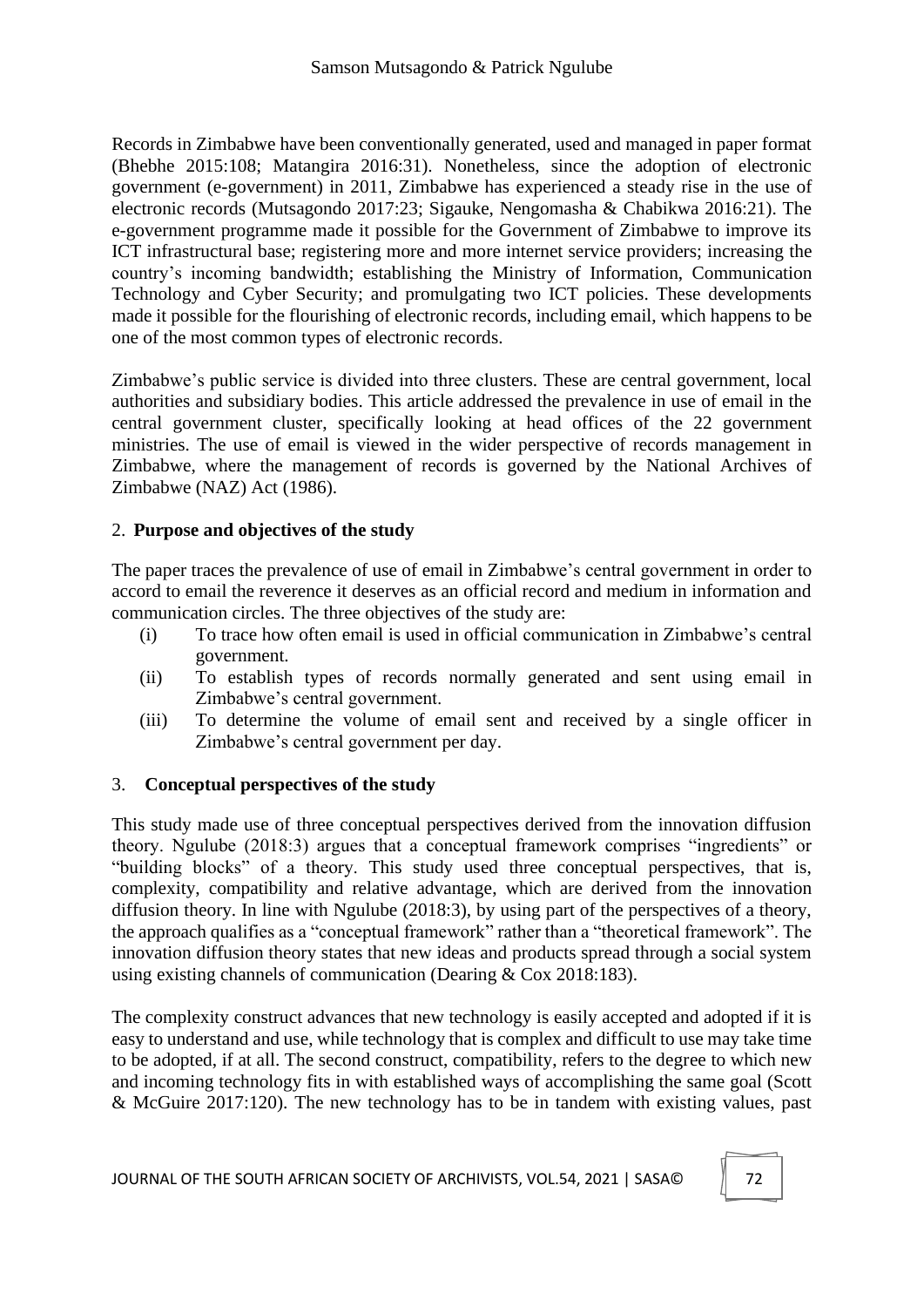experiences and needs of potential adopters for it to be worth trying. Those that are not compatible with the reigning values may not be adopted or may be adopted very slowly. The last construct used in this study is relative advantage. This refers to a situation where people consider the benefits of new technology relative to the old in terms of cost, monetary and other resource expenses (Dibra 2015:1457).

Conceptual perspectives derived from the innovation diffusion theory were applicable in this study as they helped to predict why there was a rise in the use of email. As the three constructs have shown, issues of simplicity in use, compatibility with conventional means of doing business and relative advantages of email have all helped to make email an ICT of choice. Due to enhanced motivation in using email, it is not surprising that email was prevalently used in Zimbabwe's central government, thus rather making it a culture.

## **4. Literature review**

There is a marked increase in the use of email in the corporate world. This has been revealed by scholars like Cloy (2007:3), Kupritz and Cowell (2011:55), Sejane (2004:100) and Sigauke et al. (2016:14). Cloy (2007:3) maintains that many transactions that were previously done on paper or by using paper are now done using email. Kupritz and Cowell (2011:55) claim that there is an astronomic rise in the use of email owing to advances in ICTs. Sejane (2004:100) states that even developing countries like Lesotho are increasingly relying on email in sending and receiving official information. Sigauke et al. (2016:14) state that the increase in the use of email in Zimbabwe was not restricted to central government, as email use was also commonplace in subsidiary bodies such as state universities. Chihambakwe, Wutete and Sigauke (2017:1) also opine that there was an increase in the use of email in the private sector; for example, in private commercial banks in Zimbabwe.

Statistical figures on the international scene also show that there is a marked increase in the use of email in many business organisations. The Radicarti Group (2019:1) claims that in 2015, on average, a business email user received 88 emails and sent 34 emails per day, and estimated that by 2019, the user would be sending and receiving a total of 126 emails per day. The Radicarti Group (2019:1) also revealed that in 2015, there were nearly 2.6 billion email users in the world and estimated that the figure could rise to 2.9 billion users, which roughly accounts for one-third of the world population. Table 1 shows these statistics more clearly.

| <b>Statistic</b>                             | 2015 | 2016 | 2017 | 2018 | 2019 |
|----------------------------------------------|------|------|------|------|------|
| Average emails sent per person per day       | 34   | 33   | 32   |      | 30   |
| Average emails received per person per day   | 88   | 90   | 92   | 94   | 96   |
| Average number of legitimate emails received | 76   | 76   | 76   | 76   | 77   |
| Average number of spam emails received       |      | 14   |      |      | 19   |

**Table 1: Statistics on email received and sent in the world between 2015 and 2019**

**(Adapted from: The Radicarti Group 2019)**

Email now accounts for a big chunk of organisational records. Sigauke et al. (2016:14) state that email accounts for 50% of all business records of state universities in Zimbabwe. Thus, scholars like Middaugh (2015:277) argue that email has become the reality of day-to-day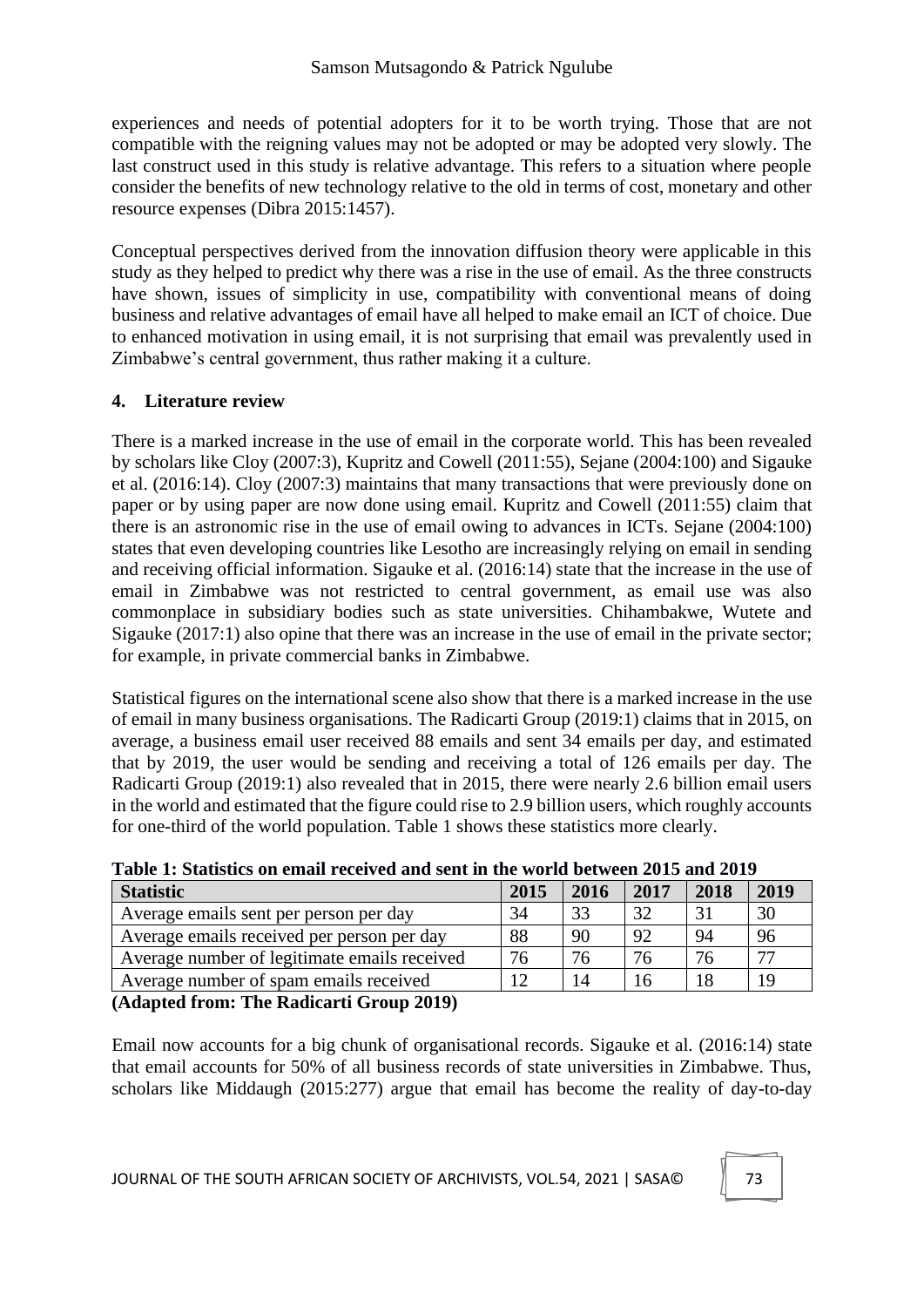business, while Desai, Hart and Richards (2015:167) assert that "email is a mandatory business tool for any organisation that wants to make it in the  $21<sup>st</sup>$  century".

## **5. Research methodology**

This study adopted a mixed method research approach as it sought to answer research questions in both quantitative and qualitative ways. The population of the study was 660 officers from the central government from where a sample of 240 records officers (ROs), administration officers (AOs) and information technology officers (ITOs) were selected and completed structured questionnaires. These officers were adjudged as playing the leading roles in generating, receiving, using, maintaining, preserving and disposing of email records. The questionnaire response rate was 36.4%. The rather low response rate was mainly as a result of covid-19 lockdown restrictions which made it very difficult for the researchers to access as many respondents as they had planned. Nonetheless, respondents from more than half the government ministries, that is, 12 out of 22 government ministries, participated in the study. This gave a ministerial response rate of 54.5%. In addition, 10 interviewees participated in the study – seven NAZ archivists (NAZ1; NAZ2 … NAZ7 in line with the order in which they were interviewed), an officer from the NAZ Directorate (D1), the administration director (D2) from central government and the information technology director (D3), also from central government. All 10 targeted informants were interviewed, giving an interview response rate of 100%. The convergent mixed methods research design was used and this helped to compare qualitative and quantitative findings. Quantitative responses were analysed using descriptive statistics while qualitative responses were analysed thematically using the Atlas data analysis programme.

### **6. Presentation of findings**

The first objective of the study was to establish how often email was used in official communication in Zimbabwe's central government. Respondents, who comprised ROs, AOs and ITOs, were asked whether or not email had become the most widely used ICT tool for sending and receiving information in Zimbabwe's central government. Their responses are shown in Table 2.

| <b>Category of officer</b> | Yes         | N <sub>0</sub> | I do not know | <b>Totals</b> |
|----------------------------|-------------|----------------|---------------|---------------|
| <b>ROs</b>                 | 62(25.83%)  | $8(3.33\%)$    | 10(4.16%)     | $80(33.33\%)$ |
| AOs                        | 55(22.92%)  | 17(7.08%)      | $8(3.33\%)$   | $80(33.33\%)$ |
| <b>ITOs</b>                | 60(25%)     | $17(7.08\%)$   | 3(1.25%)      | $80(33.33\%)$ |
| <b>Totals</b>              | 177(73.75%) | $42(17.49\%)$  | $21(8.74\%)$  | $240(100\%)$  |

**Table 2: Frequency of email (N=240)**

A total of 177 (73.75%) respondents indicated that email had become the most common ICT for sending and receiving information in Zimbabwe's central government. Only 42 (17.49%) disagreed and 21 (8.74%) were undecided. Since a convergent mixed methods research design was used, interview responses were used to confirm or disconfirm questionnaire responses. In addition, researchers' personal observation and document reviews were used whenever and where applicable.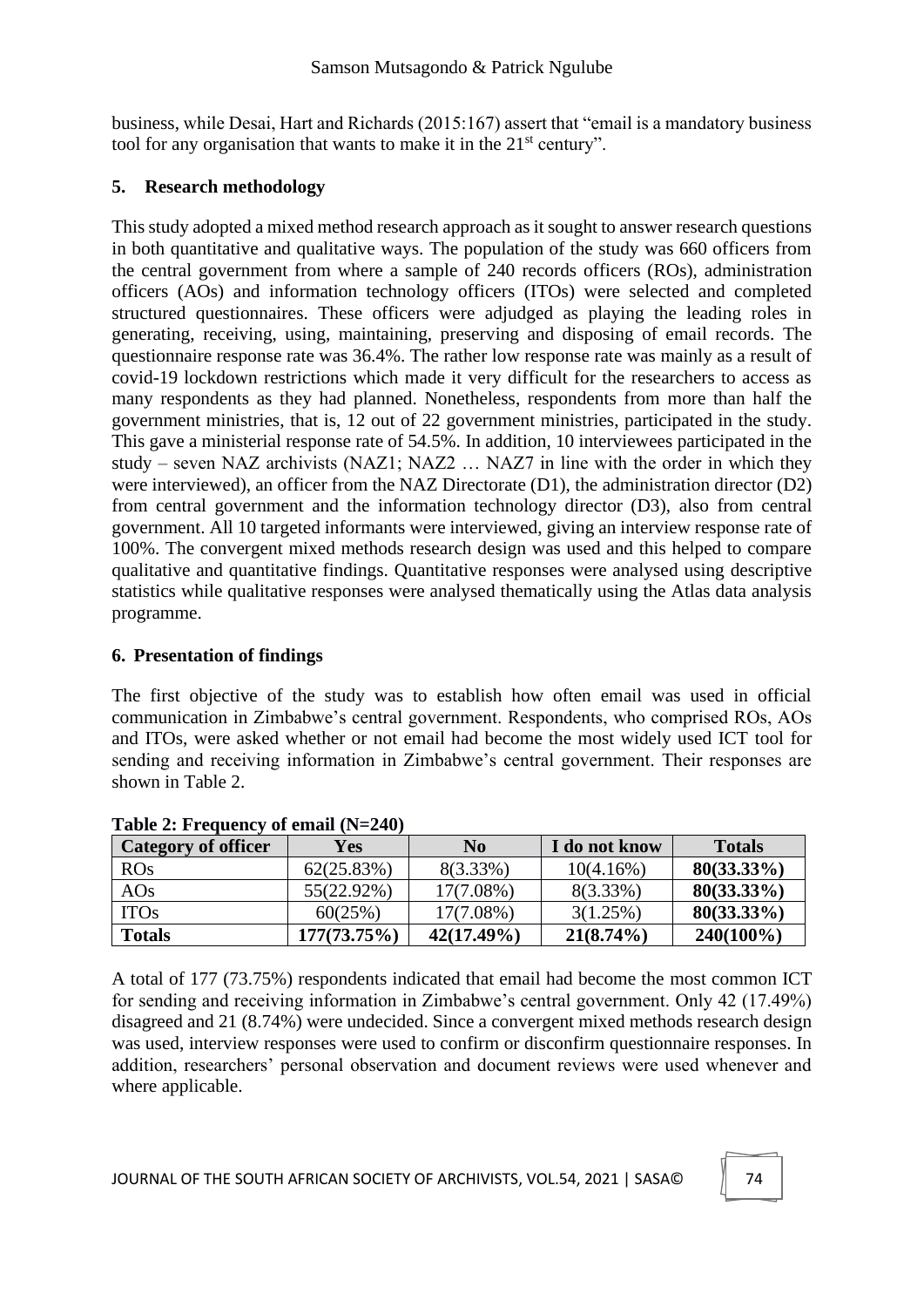Seven NAZ archivists from the Harare Records Centre were purposively roped into the study. These archivists supervise records management practices in Zimbabwe's public service, including central government, as one of their official duties. A total of five (71.4%) archivists agreed that email had emerged as the most popular ICT tool for sending and receiving information. Only two (28.6%) archivists disagreed. The responses of the five archivists who corroborated the views of the 177 respondents gave the following remarks:

> NAZ1 – "Email is fast and cheap". NAZ2 – "Email is cheap and can be accessed wherever there is internet connection". NAZ4 – "Email is the in-thing. Only laggards can choose to be left behind". NAZ6 – "Email is the most formal ICT in business as compared to other upcoming ICTs like WhatsApp, Facebook and Instagram". NAZ7 – "Email has an audit trail which is good for records management".

The administration director (D2) from central government also supported the view that there was extensive use of email in government ministries in Zimbabwe. She stated that technology was fast evolving in Zimbabwe, a development which saw the growing use of email in central government, especially owing to the e-government programme.

Personal observation by researchers in 10 out of the 22 government ministries where observation access was granted revealed that almost every office had online computers. The researchers also saw servers, email files and email paper printouts, which pointed to the use of email in the 10 ministries. Researchers also relied on documents in support of respondents' views that email had become a very popular ICT for sending and receiving information. In ministries D, I, L and N, researchers saw records survey reports produced by NAZ archivists. The reports confirmed that the four ministries used email, although there were challenges in professionally managing the same.

The second objective of the study was to establish the types of records generated and sent using mail in Zimbabwe's central government. The 240 questionnaire respondents indicated that the most common types of records normally sent and received through email were correspondence, minutes, memoranda, reports and policies. Table 3 succinctly shows their responses.

| Type of record      | <b>Frequency</b> | Percentage |
|---------------------|------------------|------------|
| Correspondences     | 222              | 92.5       |
| Minutes of meetings | 220              | 91.7       |
| Memoranda           | 210              | 87.5       |
| Reports             | 210              | 87.5       |
| Policies            | 198              | 82.5       |
| Operations records  | 160              | 66.7       |
| Contracts           | 147              | 61.3       |
| Appointment letters | 106              | 44.2       |
| Financial records   | 102              | 42.5       |
| Instructions        | 89               | 37.1       |
| Requisitions        | 87               | 36.3       |
| Assets registers    | 82               | 34.2       |
| Leave applications  | 74               | 30.8       |

**Table 3: Types of records normally sent and received through email**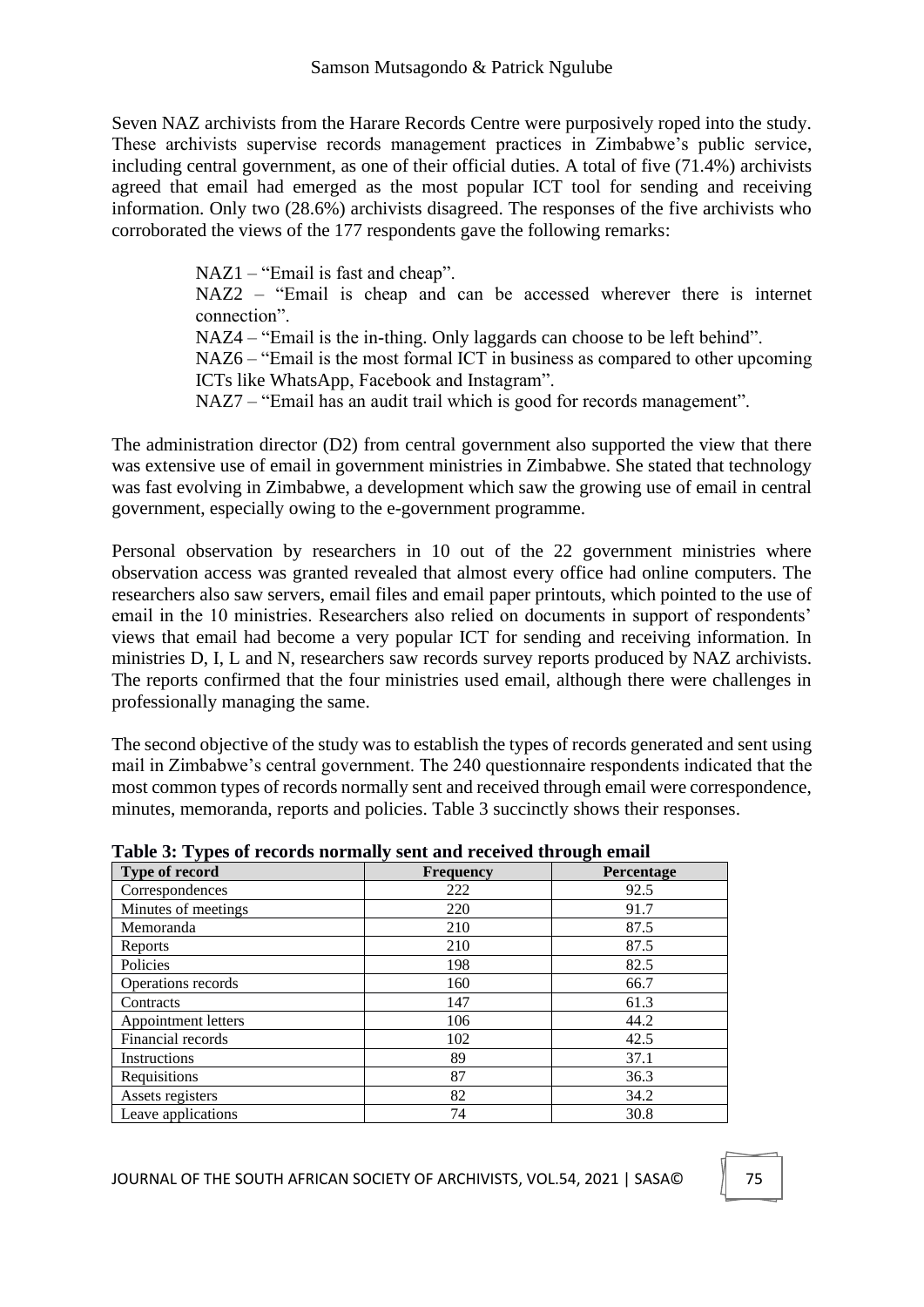#### Samson Mutsagondo & Patrick Ngulube

| <b>Type of record</b> | <b>Frequency</b> | <b>Percentage</b> |
|-----------------------|------------------|-------------------|
| Tax returns           |                  | 20.8              |
| Staff appraisals      | 49               | 20.4              |
| Investment projects   |                  |                   |
| Other                 |                  |                   |

The majority of NAZ archivists (6: 86%), through interviews, corroborated the fact that the most common types of records communicated through email were minutes, correspondence, reports and memoranda. They further indicated that these were the most common types of records communicated through email because these records were the most common administrative records found in government.

Through questionnaires, the study also revealed that finance and human resources records were the least communicated through email. Examples of these were investment projects, tax returns, staff appraisals and leave applications. NAZ3 indicated that finance and human resources records, for example, tax returns and investment projects, were least communicated through email because they were records of a sensitive nature and, as such, they are mostly communicated through other channels other than email. In trying to further establish the prevalence of the use of email in Zimbabwe's central government, the third and last objective of the study probed the average volume of email sent and received by government ministries in a single day. Researchers asked respondents to indicate the average number of emails they received in a single day. The following results as shown in Table 4 were obtained.

| Email<br>volume | $0 - 9$     | $10 - 19$     | $20 - 29$  | $30 - 39$     | $40 - 49$    | $50 - 59$   | <b>Totals</b> |
|-----------------|-------------|---------------|------------|---------------|--------------|-------------|---------------|
| ROS             | $5(2.08\%)$ | 15(6.25%)     | 30(12.5%)  | 20(8.33%)     | $7(2.92\%)$  | 3(1.25%)    | 80(33.33)     |
| AOS             | 3(1.25%)    | 13(5.42%)     | 35(14.58%) | 17(7.08%)     | $7(2.92\%)$  | $5(2.08\%)$ | 80(33.33)     |
| <b>ITOs</b>     | 31(12.92%)  | 22(9.16%)     | 16(6.67%)  | 10(4.17%)     | $1(0.41\%)$  | $0(0\%)$    | 80(33.33)     |
| <b>Totals</b>   | 39(16.25%)  | $50(20.83\%)$ | 81(33.75%) | $47(19.58\%)$ | $15(6.25\%)$ | $8(3.33\%)$ | 240(100)      |

**Table 4: Emails received by ROs, AOs and ITOs per day (N=240)**

The results of the survey indicated that 39 (16.25%) respondents received between zero and nine emails per day; 50 (20.83%) received between 10 and 19 emails per day; 81 (33.75%) received between 20 and 29 emails per day; 47 (19.58%) received between 30 and 39 emails per day; 15 (6.25%) received between 40 and 49 emails; and eight (3.33%) received between 50 and 59 emails per day. The most common category, the mode, was the 20 to 29 emails category, which had 81 respondents. The IT director (D3) in one government ministry explained that many officers spent much time during their day reading, sending or responding to email. He further revealed that many officers were so engrossed in email that it was affecting other organisational activities.

The study computed the mean of grouped data in order to establish the average volume of emails that each officer in central government received per day. The study applied the formula for computing mean of grouped data where one establishes the midpoint (x) of the class interval, multiply it by the frequency for each category and divide the result by the number of observations. Table 5 shows the computation of the mean of grouped data with regard to emails received per day.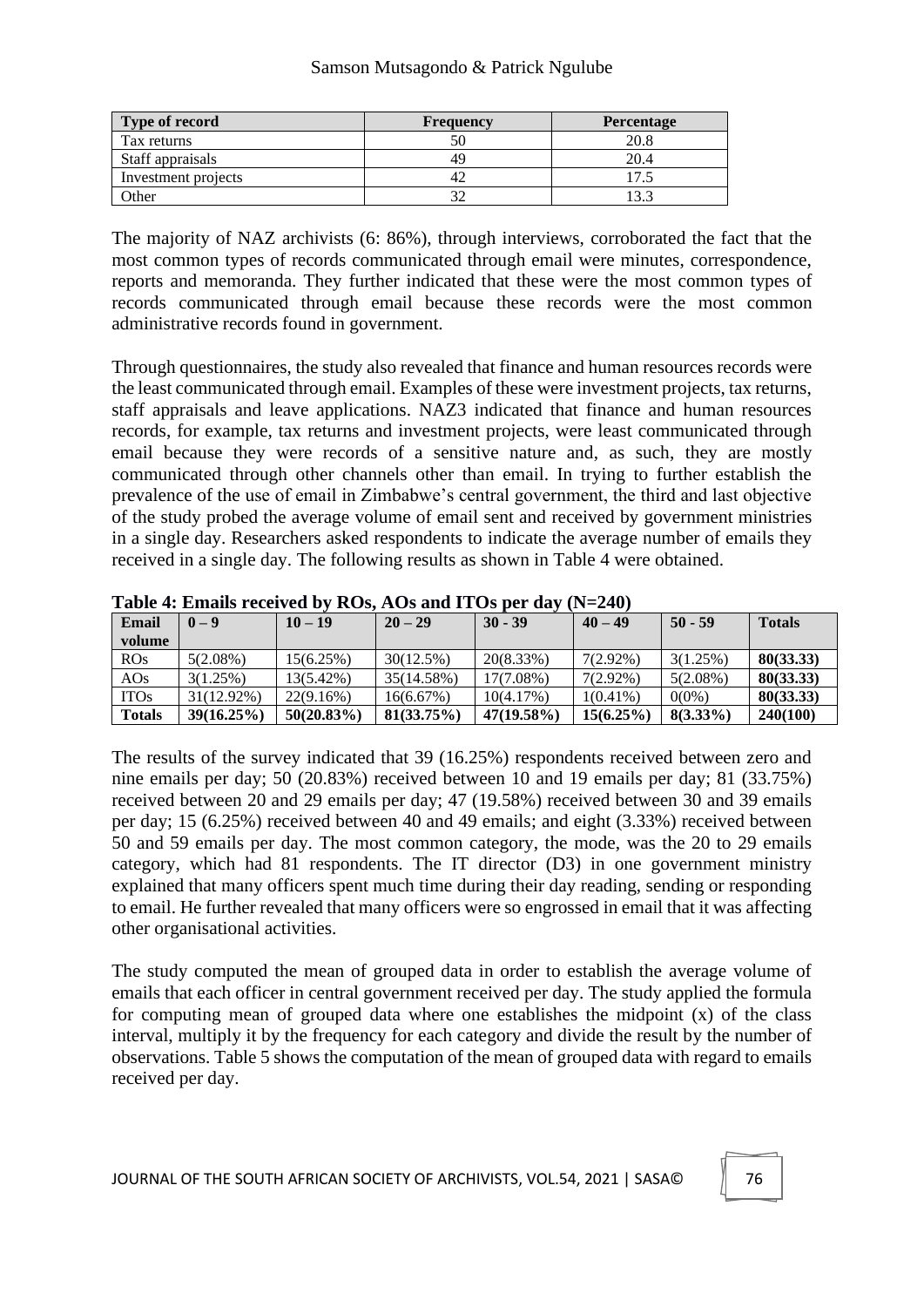| <b>Class interval</b> | <b>Frequency</b> (f) | Midpoint $(x)$ | ${\bf F}{\bf x}$   |
|-----------------------|----------------------|----------------|--------------------|
| $() = 0$              | 39                   | 19.5           | 760.5              |
| $10 - 19$             | 50                   |                | 1250               |
| $20 - 29$             | 81                   | 40.5           | 3280.5             |
| $30 - 39$             | 47                   | 23.5           | 1104.5             |
| $40 - 49$             |                      |                | 112.5              |
| $50 - 59$             |                      |                | 32                 |
| <b>Totals</b>         | $n = 240$            |                | $\Sigma$ fx = 6540 |

**Table 5: Computation of the average volume of emails received by ROs, AOs and ITOs per day**

Formula for mean of grouped data  $=$ 

$$
-\frac{\sum fx}{n}
$$

Where '∑' denotes 'sum of'; 'f' denotes 'frequency'; 'x' denotes 'midpoint'; and 'n' denotes 'total number of observations'

 $= 6540$  $240$ 

$$
\overline{\phantom{0}}
$$

 $= 27.25$ = **27 emails per day**

On average, each RO, AO and ITO received 27 official emails per day. Such a volume was rather too much for officers who had other duties to perform besides attending to email.

The study also established the volume of email sent by each officer in central government in a day. Table 6 shows the volume of email that ROs, AOs and ITOs sent per day.

| <b>Email</b><br>volume | $0 - 9$       | $10 - 19$     | $20 - 29$     | $30 - 39$     | $40 - 49$    | $50 - 59$   | <b>Total</b> |
|------------------------|---------------|---------------|---------------|---------------|--------------|-------------|--------------|
| ROS                    | $5(2.08\%)$   | 15(6.25%)     | 30(12.5%)     | 20(8.33%)     | 8(3.33%)     | 2(0.83%)    | 80(33.33%)   |
| AOS                    | 3(1.25%)      | 12(5%)        | 35(14.58%)    | 17(7.08%)     | $8(3.33\%)$  | 5(6.25%)    | 80(33.33%)   |
| <b>ITOs</b>            | 39(16.25%)    | 22(9.17%)     | 15(6.25%)     | 4(1.67%)      | $0(0\%)$     | $0(0\%)$    | 80(33.33%)   |
| <b>Total</b>           | $47(19.58\%)$ | $49(20.42\%)$ | $80(33.33\%)$ | $41(17.08\%)$ | $16(6.67\%)$ | $7(2.91\%)$ | $240(100\%)$ |

**Table 6: Emails sent by ROs, AOs and ITOs per day (N=240)**

Most (80: 33.3%) respondents revealed that they sent between 20 and 29 emails per day. The lowest range of email volume sent was 50 to 59 emails. Most (39: 48.75%) ITOs sent between zero and nine emails per day, while most ROs (30: 37.5%) sent between 20 and 29 emails per day and most (35: 43.75%) AOs sent between 20 and 29 emails per day. The modal class was the 20 to 29 emails with 80 respondents. The average number of emails sent in a day by each officer is shown Table 7.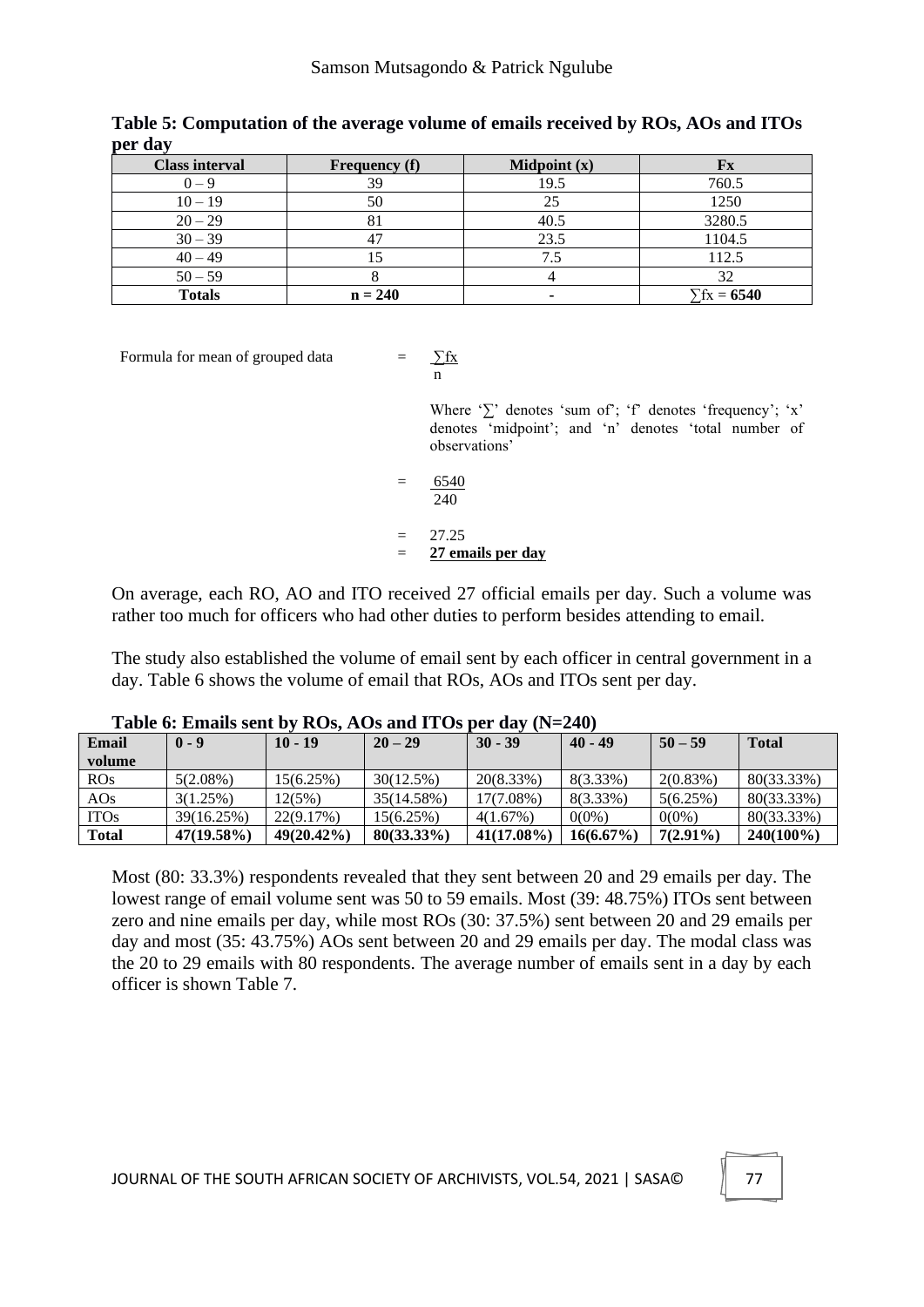| <b>Class interval</b> | <b>Frequency</b> (f) | Midpoint $(x)$ | ${\bf F}{\bf x}$ |
|-----------------------|----------------------|----------------|------------------|
| $0 - 9$               |                      | 23.5           | 1104.5           |
| $10 - 19$             | 49                   | 24.5           | 1200.5           |
| $20 - 29$             | 80                   | 40             | 3200             |
| $30 - 39$             | 41                   | 20.5           | 840.5            |
| $40 - 49$             | 16                   |                | 128              |
| $50 - 59$             |                      | 3.5            | 24.5             |
| <b>Totals</b>         | $n = 240$            |                | $\sum$ fx = 6498 |

**Table 7: Computation of the average volume of email sent by ROs, AOs and ITOs per day**

Mean for grouped data

| $=$ | 6498                   |
|-----|------------------------|
|     | 240                    |
| $=$ | 27.075                 |
| $=$ | 27 emails sent per day |
|     |                        |

 $\frac{\sum fx}{N}$ 

On average, each RO, AO and ITO sent 27 emails per day. This shows that dealing with email was quite taxing given that the same officer was set to receive another 27 official emails during the same day. This was in addition to the daily non-email routine work that the officers were expected to undertake.

Interviewees who generally indicated that email had become a major preoccupation in Zimbabwe's central government concurred with the study findings. Most (6: 86%) NAZ archivists expressed that the use of email in official business had grown so much in central government that it affected other daily activities. In support of archivists was D2, the administration director from central government, who indicated that administrative work relies heavily on email, a situation which resulted in officers in central government spending part of their working day dealing with email. Sending and receiving on average 54 emails (27 received  $+ 27$  sent) meant that the use of email had risen to unprecedented levels in central government, thus rather making it an emergent ICT culture, where the public sector was generally "emailising".

# **7. Discussion of findings**

The first objective of this study was to establish whether or not email was the most frequently used ICT for sending and receiving information in Zimbabwe's central government. A total of 177 (74%) respondents, five (71%) NAZ archivists and D2 (an administration director in central government) concurred that email had become the most common ICT for sending and receiving information. Such a situation was also found in subsidiary bodies in Zimbabwe where Sigauke et al. (2016:14) revealed that there was a high usage of email in state universities, where as much as 50% of records were generated or communicated through email. Outside Zimbabwe, an almost similar situation was found in Botswana where Rakemane and Serema (2018:156) state that the frequency of using email relative to other electronic records was 38.6%. Overseas, Pignata, Lushington, Sloan and Buchanan (2015:159) revealed that in countries like Britain and Australia, email had drastically changed the nature of communication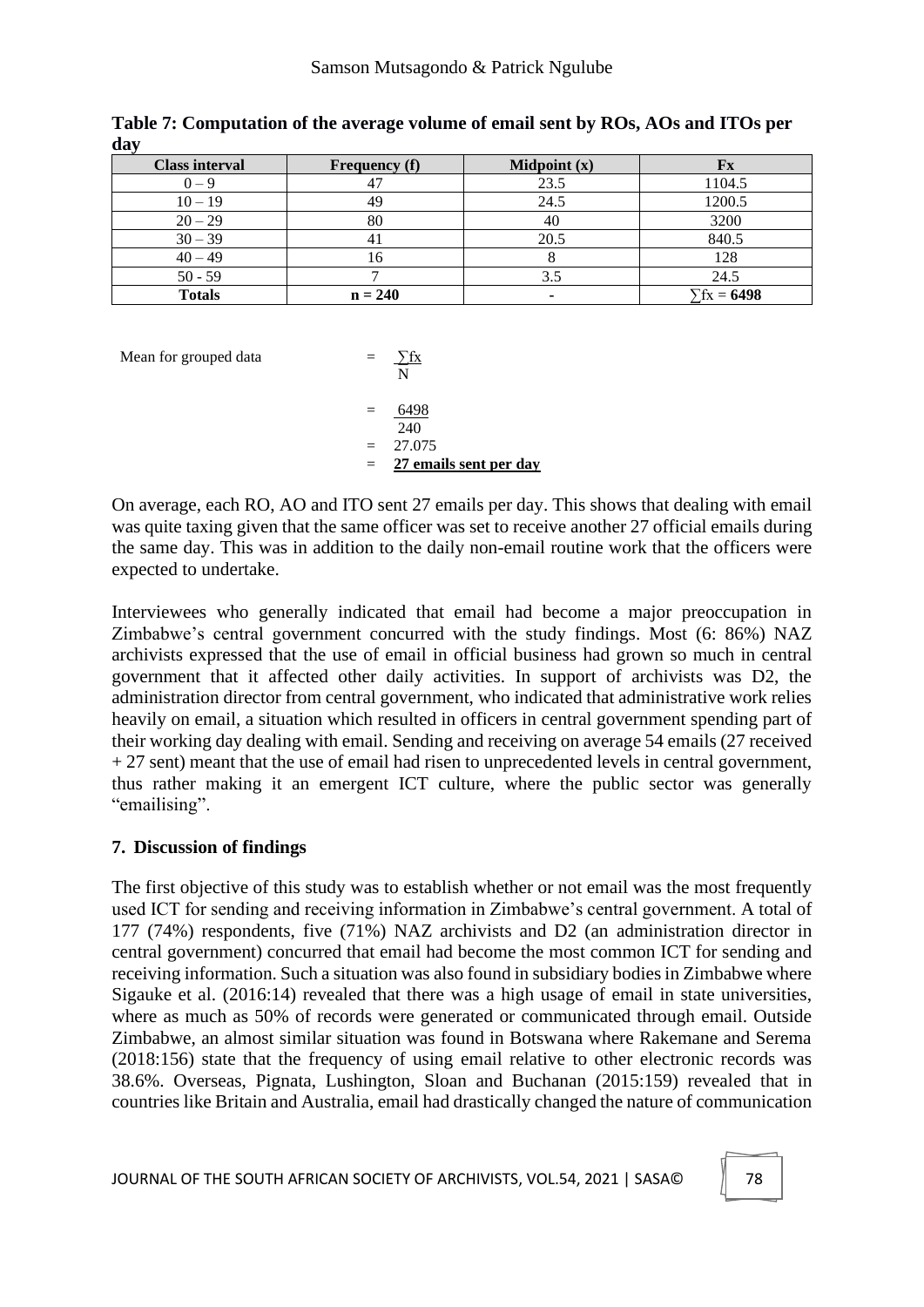and had supplanted other modes of communication like telephones and telegrams. Thus, the situation prevailing in Zimbabwe was also seen in many other countries, confirming the dominant position of email in sending and receiving information in official business.

The second objective of this study was to identify the types of records normally sent and received through email in Zimbabwe's central government. The study revealed that almost all types of records within central government were communicated through email. Examples of these were minutes of meetings, memoranda, correspondences, reports and policies. It was also revealed that sensitive and classified records were least communicated through email. Studies such as those done by Mutsagondo (2017:23) on electronic records management in Zimbabwe and Sibanda (2017:27) on the preservation of records in Zimbabwe revealed that the most common types of electronic records in government ministries were administrative records, namely correspondences, reports, memoranda, policies, minutes of meetings and circulars. As a result, these were the same records that were mostly sent and received through email within Zimbabwe's central government. The dominant position of email in the public sector has also been seen by Prexawanprasut and Chaipornkaew (2017:783) who indicate that in many cases, employees and their clients mostly communicate through email and that whenever employees need to communicate, their first preference is to use email.

While minutes, correspondence, memoranda and policies were mostly communicated through email, records of a sensitive nature were least communicated through email. Scholars like Choudhary and Ghusinga (2013:42) attribute this to the issue of privacy and security. They argue that records with high security risk indices were less communicated through email than those with low risk indices. Mammo (2012:6) opines that electronic records are generally more prone to security risks than records in paper format due to the fact that they are more liable to unauthorised access, and unauthorised modification and alteration. This makes it important for organisations to categorise records to communicate on email and on other platforms as the privacy and security assessment dictate.

The third and last objective of this study was to establish the average volume of email that officers in central government sent and received in a single working day. It was seen that on average, each RO, AO and ITO received 27 official emails per day and sent 27 official emails per day. The fact that on average, each respondent handled 54 emails (27 received  $+27$  sent) per day means officers in Zimbabwe's central government were generally engrossed in working with email in a single day. This must be taxing given that officers in central government have other official non-email duties to perform. The fact that email has become part and parcel of officers' daily routine is supported by Phrasee (2020:1) who states that, on average, one officer received 96 emails per day and sent 30 emails per day in 2019, in a world with over 2.6 billion active email users who have 4.6 billion email accounts. Another scholar, MacKay (2019:1), estimates that 132 million business emails were sent per day in the world in 2017. One can safely say that the Zimbabwean scenario of relying on email for sending and receiving information was in sync with international trends.

### **8. Conclusion and recommendations**

There is widespread use of email in Zimbabwe's public sector, including the central government. This has been attributed to the adoption of e-government and to the inherent

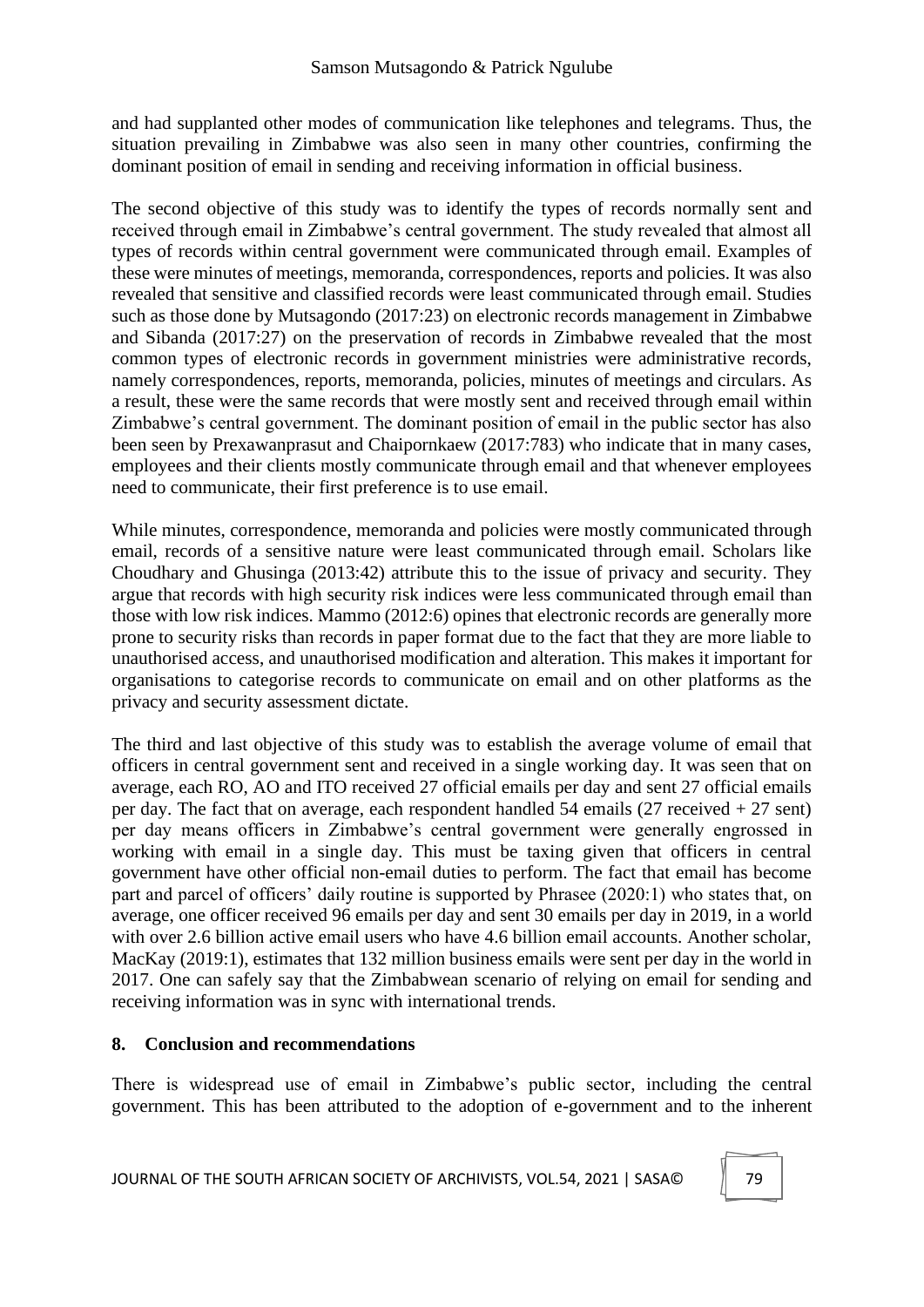advantages of email as shown by the innovation diffusion theory. Many public records are being sent and received via email and among these are minutes of meetings, correspondence, memoranda, reports and policies. The study revealed that, on average, a single government officer received 27 emails and sent 27 emails per day. This was rather a large volume of work to contend with given that these officers had other duties to perform besides receiving, reading and responding to emails. Thus, one can comment that "emailisation" of Zimbabwe's public sector, including central government, is a reality which has taken the ICT front by storm. This calls for attention and paradigm shift in the manner in which Zimbabwe's central government approaches and uses email, making it necessary for the study to prescribe some recommendations.

There is need for central government to heavily invest in email technology, for example, the electronic documents and records management system, which is currently used in the world to professionally manage email records. Zimbabwe's central government currently does not have such technology, implying that the management of email as official records is currently in disarray. There is also a need for training in email records management for all officers in central government since all officers receive and send official email in the course of conducting official business. In addition to records officers, information technology officers and administration officers, training should be extended to human resource officers, procurement officers, operations officers and lower level staff, among others. Lastly, email policies need to be crafted and applied across government so that email can be used in a professional and official manner in line with the ethos of the NAZ Act (1986) as well as international records management best standards. The current "do as you like" approach to using and managing email is unsustainable and needs to be checked and corrected. "Emailisation" should be officially supported for it to be meaningful, relevant and beneficial to Zimbabwe's public sector, including central government.

# **9. Implications of the study on both theory and practice**

This study has implications for theory and practice as derived from the innovation diffusion theory. As innovation diffuses, there is a need to observe integrity and professionalism so that society may adopt, apply and practically use relevant and compatible aspects of the innovation. The more technology is used, the more attention society should pay to it in terms of human resources, skills, infrastructure, legal, policy, and procedural frameworks. The study may greatly contribute to the crafting of an email usage policy in the public sector which hitherto does not exist in Zimbabwe.

# **References**

- Bhebhe, S. 2015. Contemporary diplomatics of the civil and deceased estate case files found at the National Archives of Zimbabwe. *Records Management Journal* 25(1): 107-120.
- Chihambakwe, S., Wutete, O. & Sigauke, D.T. 2017. Fostering corporate memory through the management of email records: the case of a commercial banking institute in Zimbabwe. Paper presented at the University of Botswana Department of Library and Information Science, 7 – 10 October 2017, Gaborone, Botswana.
- Choudhary, S. & Ghusinga, R. 2013. Email security: issues and solutions. *International Journal of Computer Information Systems* 7(4): 42-63.

JOURNAL OF THE SOUTH AFRICAN SOCIETY OF ARCHIVISTS, VOL.54, 2021 | SASA© | 80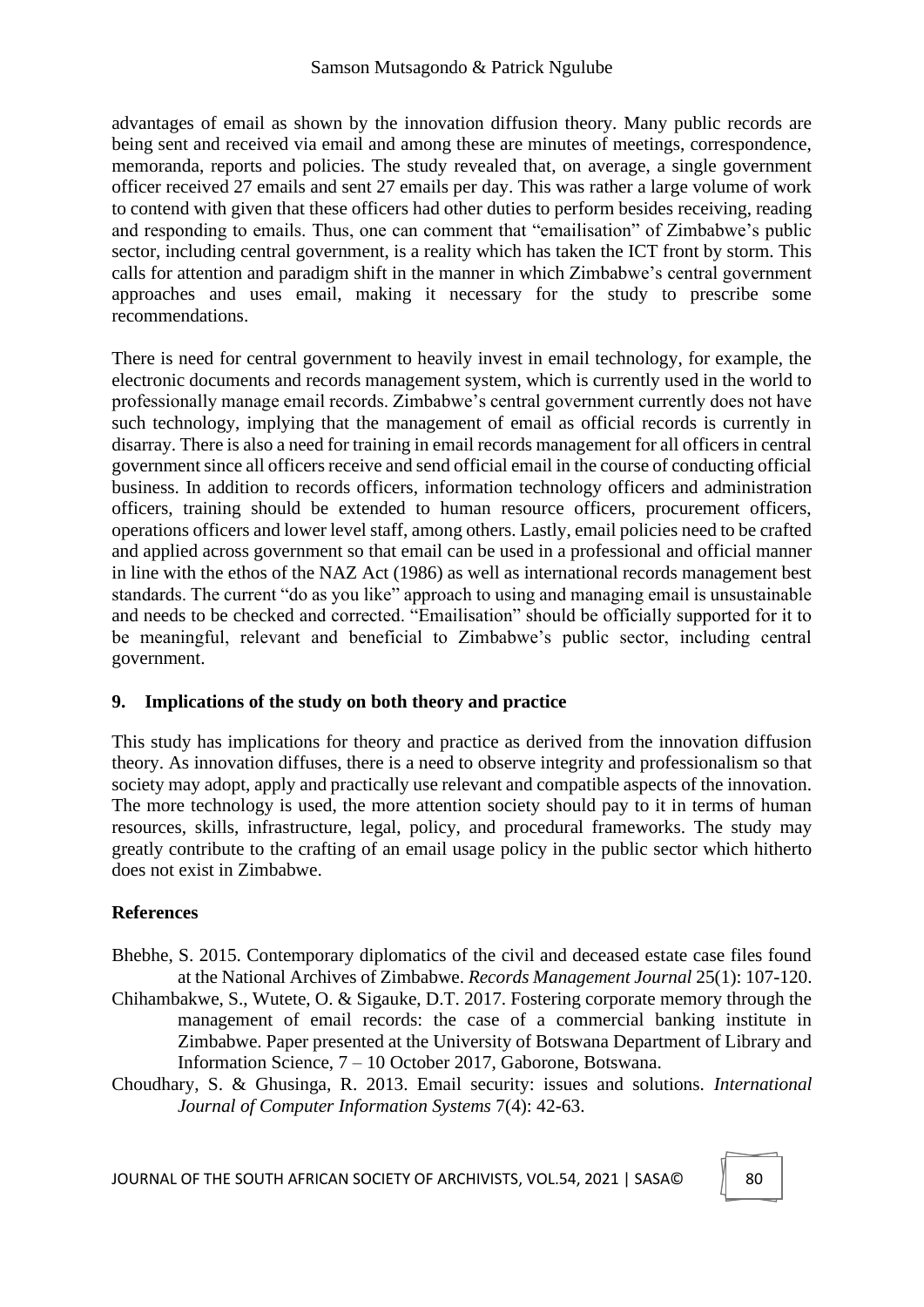Cloy, D. 2007. *Managing email: good practice guidance*. Stirling: University of Stirling.

- Dearing, J.W. & Cox, J.G. 2018. Diffusion of innovation theory, principles and practice. *Health affairs* 37(2): 183-190.
- Desai, M.S., Hart, J. & Richards, T.C. 2015. An IT manager's view on e-mail and Internet policies and procedures. *Journal of Instructional Psychology* 36(4): 319-322.
- Dibra, M. 2015. Rogers theory on diffusion of innovations: the most appropriate theoretical model in the study factors influencing the integration of sustainability in tourism business. *Procedia: Social and Behavioural Sciences* 195: 1453-1462.
- Kupritz, V.W. & Cowell, E. 2011. Productive management communication: online and face to face. *Journal of Business Communication* 48(1): 54-82.
- Mackay, J. 2019. Does your email inbox make you sweat? Here's how to get a handle on email overload. *Rescue Time*: 1-14.
- Mammo, W. 2012. Assessment of application of electronic records management systems in Ethiopia using Technology Acceptance Model. Paper presented at the SCECSAL 20th Conference at the Laico Regency Hotel, 4- 8 June 2012, Nairobi, Kenya.
- Matangira, V. 2016. Records and archives management in post-colonial Zimbabwe's Public Service. DPhil thesis, University of Namibia, Windhoek.
- Middaugh, D. 2015. The voice of e-mail. *Nursing Management* 24(4): 277-278. July-August.
- Mutsagondo, S. 2017. Electronic records management in the Midlands province of Zimbabwe. MInf dissertation, University of South Africa, Pretoria.
- Ngulube, P. 2018. Overcoming difficulties associated with using conceptual and theoretical frameworks in heritage studies. In Ngulube, P. (ed.). *Handbook of research on heritage management and preservation*. Hersheley: IGI Global: 1-25.
- Ngulube, P. 2020. The movement of mixed methods research and the role of information science professionals. In Ngulube, P. (ed.). *Handbook of research on connecting research methods for information science research.* Hersheley: IGI Global, 425-455.
- Phrasee. 2020. *A brief history of email: dedicated to Ray Tomlinson*. np.
- Pignata, S., Lushington, K., Sloan, J. & Buchanan F. 2015. Employees' perceptions of email communication, volume and management strategies in an Australian university. *Journal of Higher Education Policy and Management* 37(2): 159-171.
- Prexawanprasut, T. & Chaipornkaew, P. 2017. Email classification model for workflow management systems. *Walailak Journal* 14(10): 783-790.
- Rakemane, D. & Serema, B.C. 2018. ERM practices at the Companies and Intellectual Property Authority in Gaborone, Botswana. *Journal of South African Society of Archivists* 51: 148-169.
- Sejane, L. 2004. An investigation into the management of electronic records in the public sector in Lesotho. MIS Thesis, University of KwaZulu-Natal, Pietermaritzburg.
- Sibanda M. 2017. Preventive conservation challenges of public sector records in the Mashonaland West Province of Zimbabwe. MInf dissertation, University of South Africa, Pretoria.
- Sigauke, D.T., Nengomasha, C.T. & Chabikwa, S. 2016. Management of email as electronic records in state universities in Zimbabwe: findings and implications for the National Archives of Zimbabwe. *ESARBICA Journal* 34: 14-29.
- Scott, S. & McGuire, J. 2017. Using diffusion of innovations theory to promote universally designed college instruction. *International Journal of Teaching and Learning in Higher Education* 29(1): 119-128.